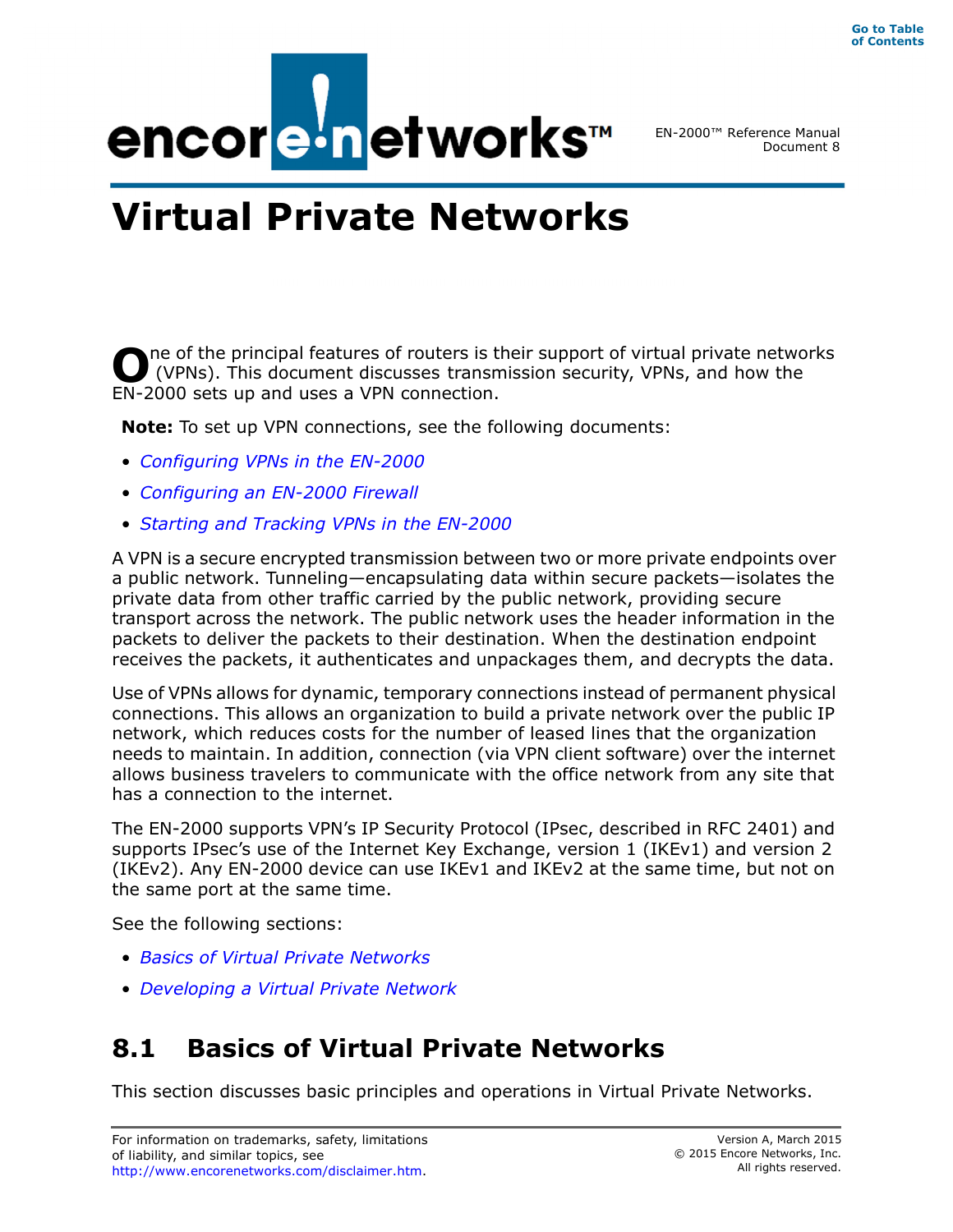**Go to Table of Contents**

A VPN device encapsulates information into IP packets, and can perform as a VPN gateway over public networks that use IP. As a VPN gateway, a VPN device can perform IPsec tunnel initiation, IPsec tunnel termination, and IPsec passthrough. Those processes use IPsec for VPN security, performing the functions listed in Table 8-1.

| Table 8-1. IPsec Components Used in the EN-2000 |  |
|-------------------------------------------------|--|

| <b>Function</b> | <b>Protocols</b>                                                    | <b>Acronym</b>  | Standard <sup>a</sup>                                      |
|-----------------|---------------------------------------------------------------------|-----------------|------------------------------------------------------------|
| Key Exchange    | Internet Key Exchange                                               | <b>IKE</b>      | Version 1: RFC 2409<br>Version 2: RFC 5996                 |
|                 | <b>Internet Security Association</b><br>and Key Management Protocol | <b>ISAKMP</b>   | <b>RFC 2408</b>                                            |
| Encryption      | Data Encryption Standard                                            | <b>DES</b>      | FIPS PUB 46-2                                              |
|                 | Triple Data Encryption Standard                                     | 3DES            | SP 800-67, Revision 1<br>(per FIPS PUB 140-2)              |
|                 | Advanced Encryption Standard                                        | <b>AES</b>      | FIPS PUB 197                                               |
| Security        | <b>Encapsulating Security Payload</b>                               | <b>ESP</b>      | <b>RFC 2406</b>                                            |
| Protocols       | Authentication Header                                               | AH              | RFC 2402                                                   |
| Authentication  | Hashed Message Authentication<br>Code: Message Digest 5             | <b>HMAC MD5</b> | RFC 1321;<br>For use of MD5 within<br>ESP and AH: RFC 2403 |
|                 | Hashed Message Authentication<br>Code: Secure Hash Algorithm 1      | HMAC SHA-1      | <b>RFC 2404</b>                                            |
|                 | Hashed Message Authentication<br>Code: Secure Hash Algorithm 3      | HMAC SHA-3      | <b>FIPS PUB 180-4</b>                                      |

a. Each Request for Comments (RFC) is from the Internet Engineering Task Force (IETF). Each Federal Information Processing Standard Publication (FIPS PUB) and each Special Publication (SP) is from the National Institute of Standards and Technology (NIST).

The EN-2000 can implement IKE version 1 (IKEv1) or version 2 (IKEv2) VPN tunnels with any other IPsec-compliant VPN gateway or VPN client. The EN-2000 supports the following tunnel modes:

- **Tunnel initiation:** The device receives packets from a local user terminal. The device encapsulates the packets according to the IPsec user policy, establishes a VPN tunnel across the public network to a remote VPN gateway, and sends the packets across the VPN tunnel toward their destination.
- **Tunnel passthrough:** The device receives IPsec-encapsulated packets from a client VPN terminal, and provides transparent forwarding of the IP packets according to the IPsec user policy. The device sends the packets across the public network without repackaging them.
- **Tunnel termination:** The device terminates (accepts) an IPsec tunnel initiated by a remote VPN gateway or VPN client across the public network. The device authenticates and unpackages the tunnel's packets, and delivers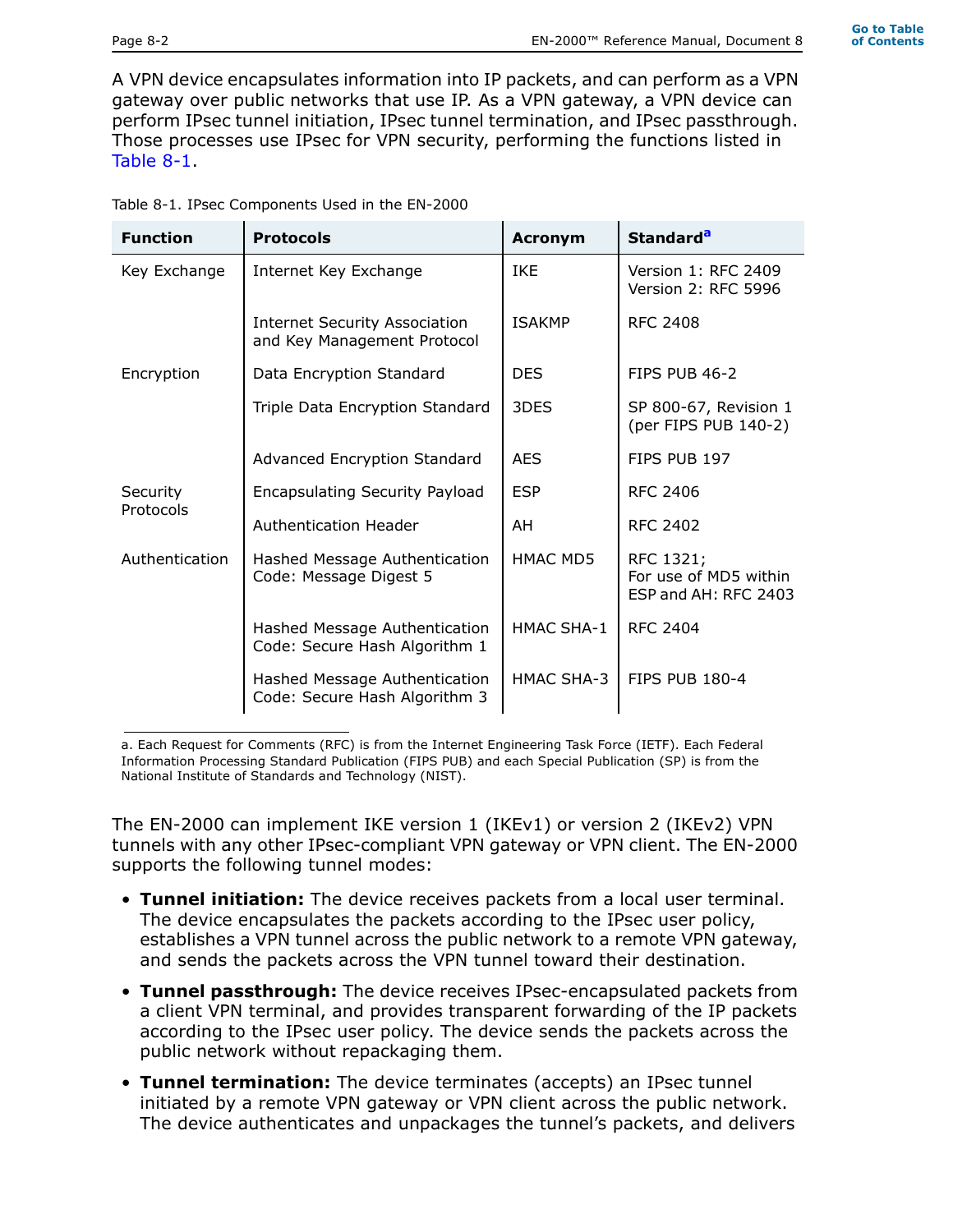them to the destination terminal. (To perform tunnel termination, the device must maintain a table of VPN users that function as prospective tunnel initiators; see *The IP Policy Table*.)

See the following:

- *A Simple Virtual Private Network*
- *Tunnel Modes*
- *Tunnel Support*
- *Internet Key Exchange*

# **8.1.1 A Simple Virtual Private Network**

Figure 8-1 illustrates two EN-2000s functioning as VPN gateways over the IP network.





Figure 8-2 shows a simplified example of the EN-2000's encryption and encapsulation of data.

**Note:** The transmission shown in Figure 8-2 originates from the laptop terminal (IP address  $1.1.1.2$ ) shown in Figure 8-1, and is destined for the desktop terminal (IP address 4.4.4.2) in Figure 8-1.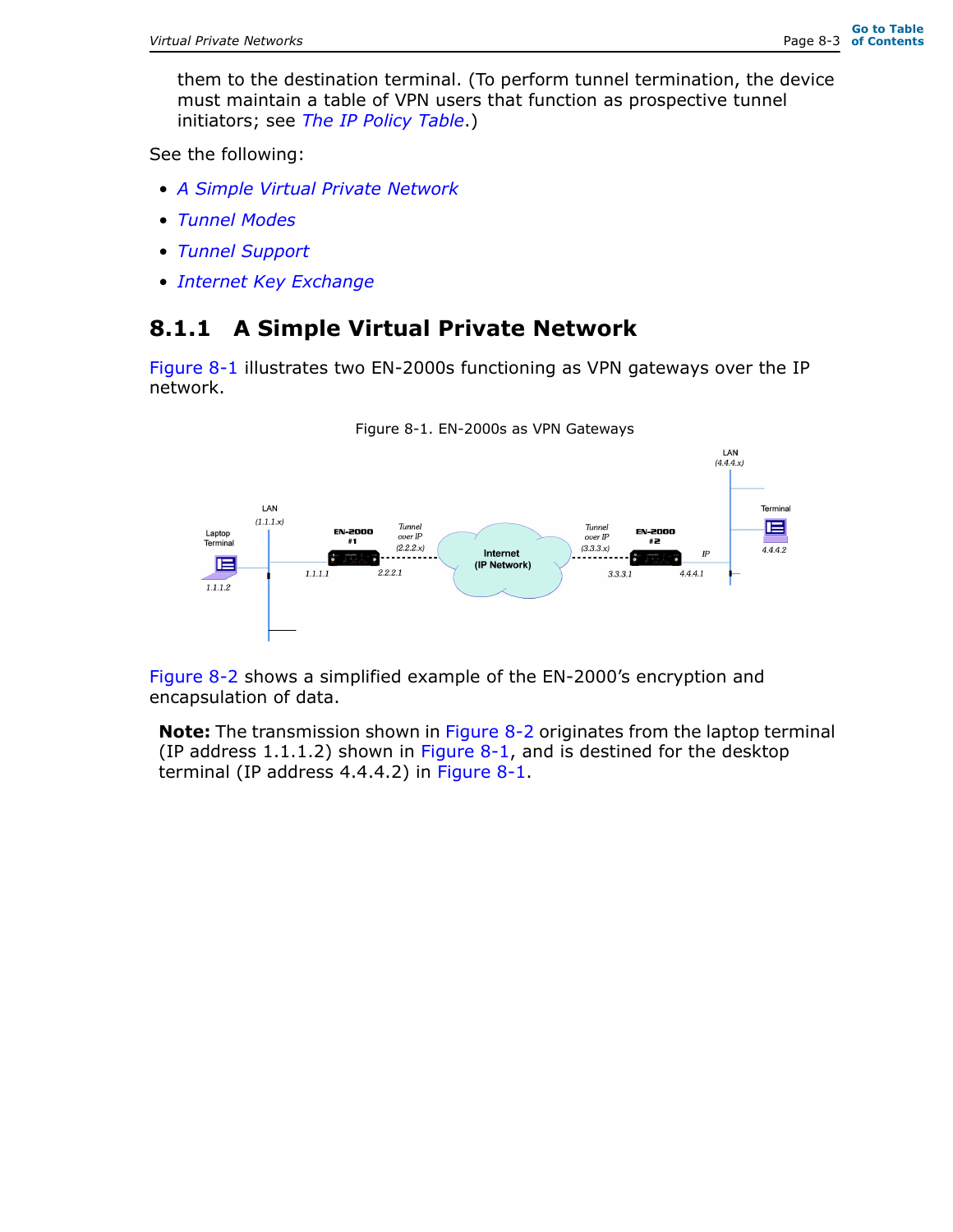Figure 8-2. Sample IPsec Encryption and Encapsulation



# **8.1.2 Tunnel Modes**

The EN-2000 supports the following modes for VPN tunnels:

- *Tunnel Initiation*
- *Tunnel Termination*
- *Tunnel Passthrough*

#### **8.1.2.1 Tunnel Initiation**

The EN-2000 can initiate a VPN tunnel, using IKEv1 or IKEv2, to any other IPseccompliant VPN gateway. When a local user originates packets to the EN-2000, and the packets need to travel over a VPN tunnel, the EN-2000 searches its database for an appropriate VPN policy and VPN profile.

When an appropriate VPN policy and VPN profile have been determined, the EN-2000 contacts the remote VPN gateway specified by the profile, and negotiates a security association (SA). When the gateways agree on an SA and set up a VPN tunnel, the EN-2000 encapsulates the packets according to the policy, and sends them across the public network. When the remote VPN gateway receives the packets, it forwards them to the remote destination.

**Note:** In order to use a VPN tunnel, the combination of origin and destination must conform to a VPN policy. Otherwise, the request will be rejected.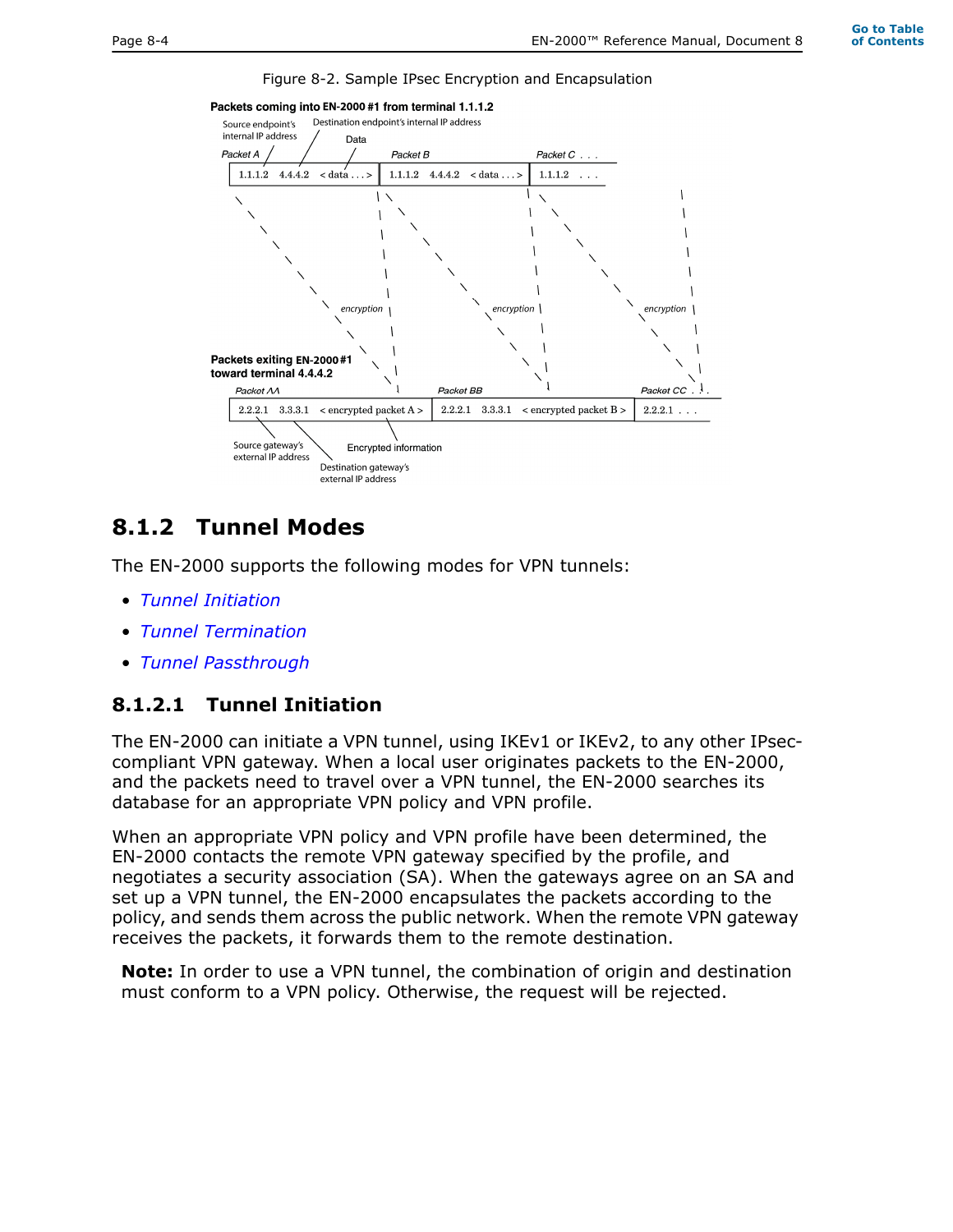# **8.1.2.2 Tunnel Termination**

When a remote VPN gateway initiates a VPN tunnel, the EN-2000 acts as a tunnel terminator. The EN-2000 looks for matches against the following items:

- IDs
- Preshared key
- Peer (remote) user ID. This can be a group ID or a single ID.

If the values match a VPN policy record, the EN-2000 accepts the tunnel termination. Then the EN-2000 negotiates the key, and accepts or rejects the proposals presented by the initiating VPN gateway. If the remote user's ID matches a record in the EN-2000's database, the EN-2000 agrees to terminate the tunnel.

In Figure 8-3, a remote VPN user (User x) wishes to communicate with PC 1, so User x initiates a VPN tunnel to the EN-2000's external IP address. Because the remote user's ID matches a record in the EN-2000's database, the EN-2000 agrees to terminate the VPN tunnel. (Figure  $8-3$  shows this VPN tunnel as a red dotted line.)

Because the remote user wishes to communicate with PC 1, the EN-2000 opens the VPN packets, decrypts them, and passes the information to PC 1.



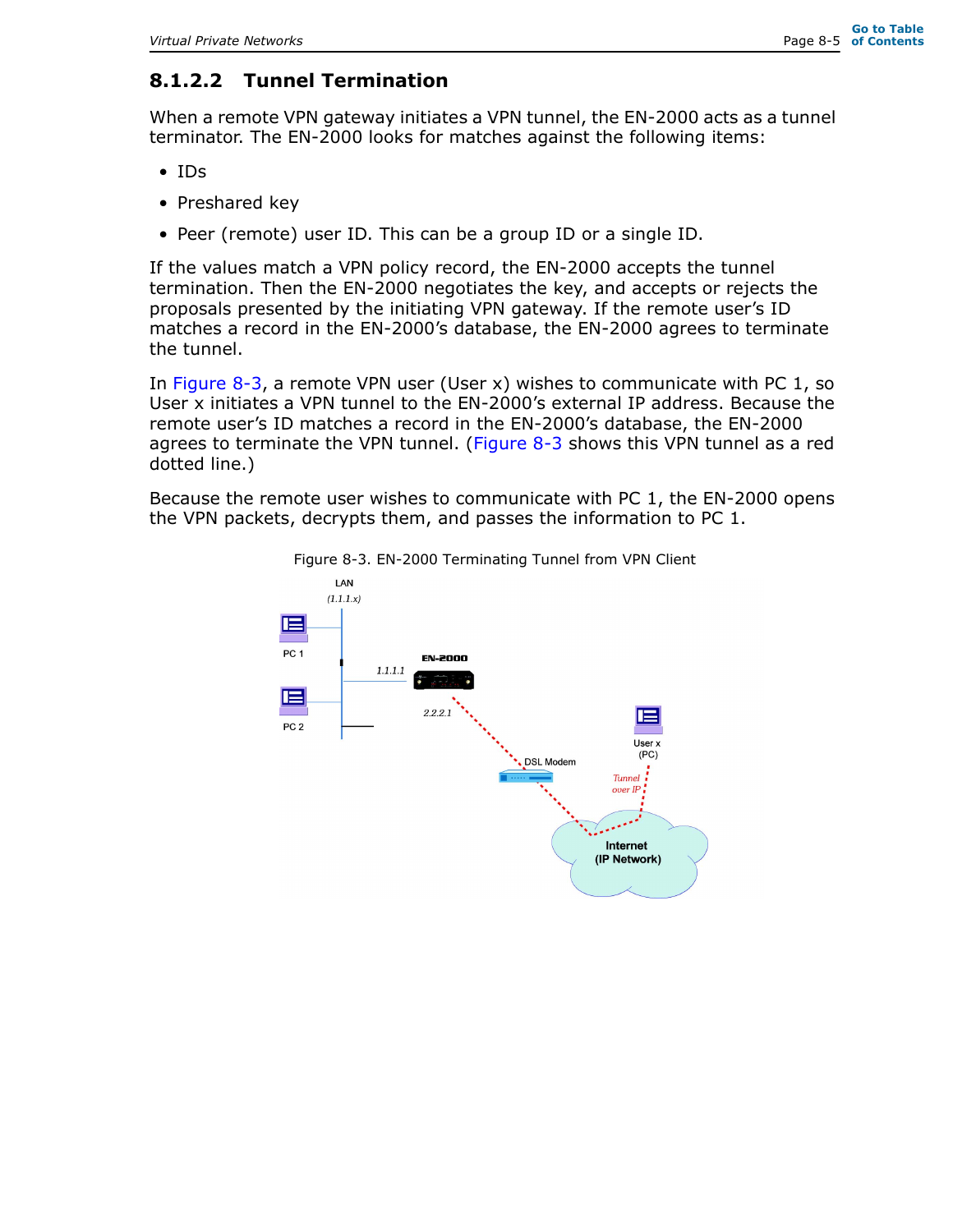Table 8-2 lists sample parameters to support tunnel termination for a remote VPN user.

| <b>Field</b>             | <b>Sample Value</b>                                                                                                                                                                                                  |
|--------------------------|----------------------------------------------------------------------------------------------------------------------------------------------------------------------------------------------------------------------|
| Peer ID (Remote User ID) | a1234@encorenetworks.com                                                                                                                                                                                             |
| Preshared Key            | ***********                                                                                                                                                                                                          |
| Profile Group            | 1, 2, 4, 5                                                                                                                                                                                                           |
|                          | <b>Note:</b> The choices for profile group can include up to four<br>VPN profiles. The EN-2000 chooses the first profile that the<br>peer ID matches.                                                                |
|                          | One of the profile-group choices can be a wildcard—any<br>profile listed in the VPN profile database. You may list VPN<br>profiles before a wildcard, but there is no need to list any<br>profiles after a wildcard. |
| Certificate              | ***********                                                                                                                                                                                                          |

**Note:** The remote user's IP address does not need to be known in advance.

# **8.1.2.3 Tunnel Passthrough**

Tunnel passthrough is used when a remote or local VPN user sends IPsecencapsulated packets to the EN-2000. In passthrough mode, the originating device sets up the VPN tunnel, so the originating device is the VPN endpoint, and the EN-2000 is merely a gateway. The EN-2000 gateway uses its VPN policy to provide transparent forwarding of the VPN endpoint's IP packets.

Tunnel passthrough occurs most often when packets are received from a VPN client. If a remote user is using VPN client software, the client sets up a VPN tunnel through the EN-2000 to a remote network. In this case, the EN-2000 does not initiate a new VPN tunnel; it uses passthrough mode to carry the tunnel created by the VPN client (which is the VPN endpoint in this scenario).

# **8.1.3 Tunnel Support**

In some situations, a single VPN tunnel can support more than one user. See the following:

- *Tunnel Sharing*
- *Tunnel Switching*
- *Split Tunneling*

# **8.1.3.1 Tunnel Sharing**

More than one VPN profile can specify the same local and remote VPN gateways to reach its remote endpoint. If two such profiles are active at the same time, they are using the same tunnel between the gateways for their VPN connections to different endpoints. This is called tunnel sharing (or tunnel multiplexing).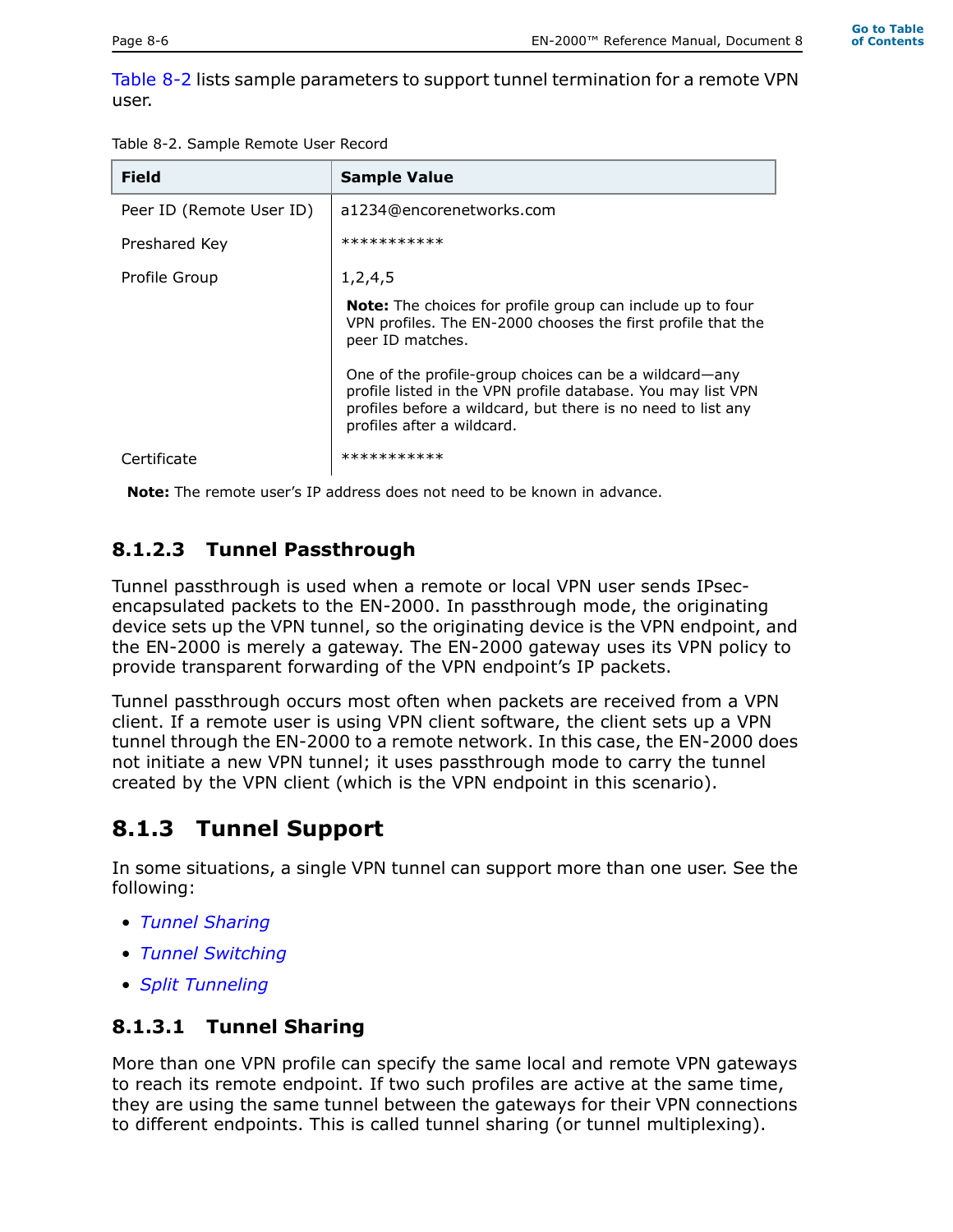# **8.1.3.2 Tunnel Switching**

A remote endpoint can initiate a VPN tunnel into the network. If the remote endpoint wishes to communicate with a destination endpoint that is outside the network, the EN-2000 checks to see whether there is a VPN profile describing a tunnel to the requested destination. If so, the EN-2000 initiates a VPN tunnel to that destination, and routes the traffic from the initiating endpoint to the destination. This is called tunnel switching.

In Figure 8-4 (an expansion of Figure 8-3), a remote VPN user (User x) wishes to communicate with the network's VPN host, but does not want to connect a VPN tunnel to the host itself. So User x initiates a tunnel to the EN-2000's external IP address. Because the remote user's ID matches a record in the EN-2000's database, the EN-2000 agrees to terminate the tunnel. (Figure 8-4 shows this VPN tunnel as a red dotted line.)

The remote user wishes to communicate with the VPN host, so the EN-2000 accepts and decrypts the client's VPN packets. Then the EN-2000 initiates a tunnel to the VPN host, and passes the client's packets to the VPN host. (Figure 8-4 shows this tunnel as a black dotted line.)

Tunnel switching also hides the VPN client's IP address.



Figure 8-4. EN-2000 Tunnel Switching between VPN Client and VPN Host

### **8.1.3.3 Split Tunneling**

The EN-2000 can route VPN traffic through VPN tunnels and can route non-VPN traffic outside these tunnels, on the same line. The EN-2000 uses the IP policy table to determine whether to route traffic through or outside a VPN tunnel.

The EN-2000 performs split tunneling automatically and dynamically.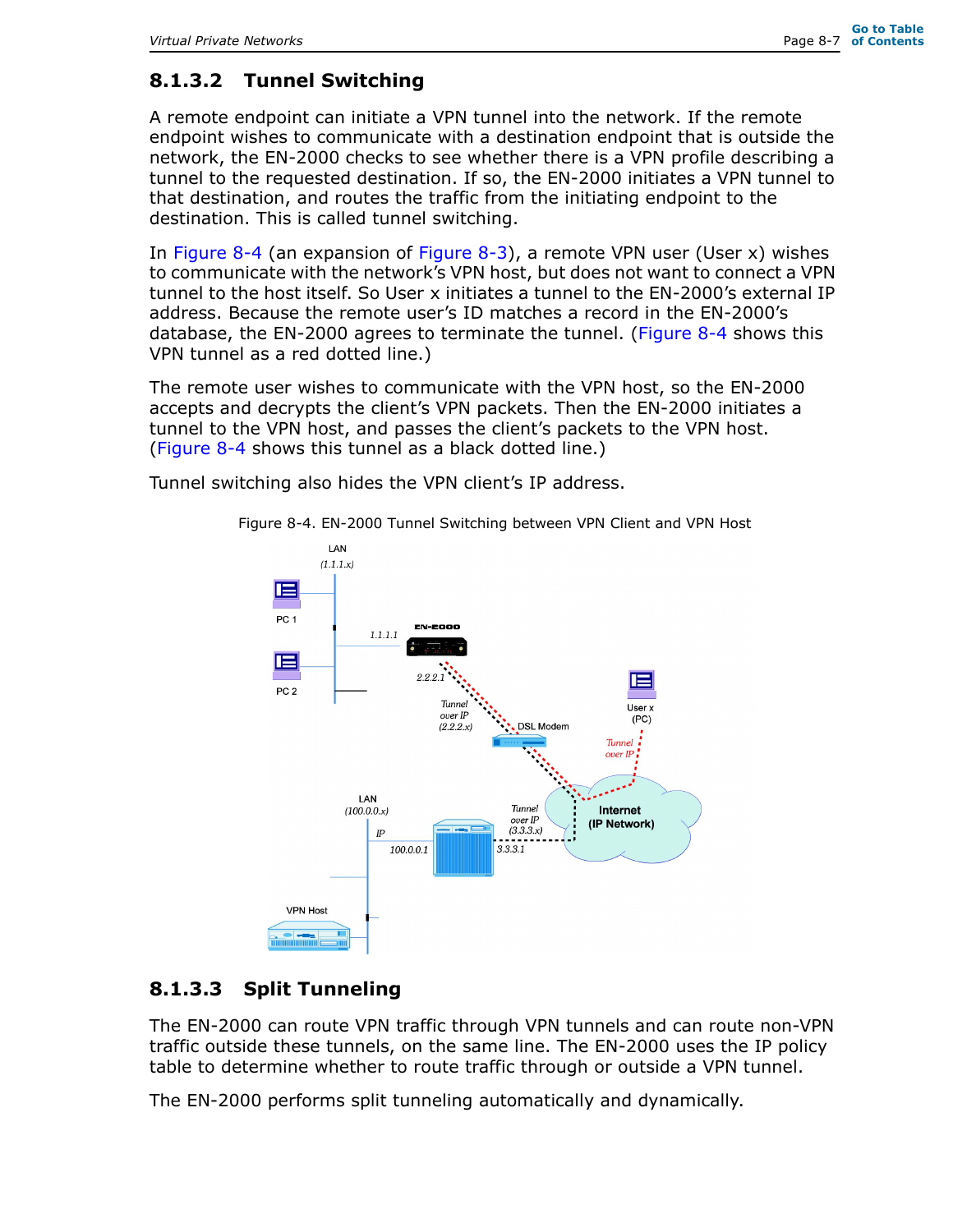# **8.1.4 Internet Key Exchange**

The EN-2000 uses the Internet Key Exchange (IKE) protocol to provide secure transmission between VPN endpoints. IKE negotiates security associations (SAs) and provides authenticated keys for these SAs. (A security association is a set of policies that establish a protected, authenticated connection for data transmission.) IKE can be used to do the following:

- Set up virtual private networks (VPNs).
- Provide a remote user secure access to a network. (The remote user's IP address does not need to be known in advance.)
- Negotiate SAs (and hide identities) for VPN client endpoints.

There are some differences between *IKE Version 1* (IKEv1) and *IKE Version 2* (IKEv2). The EN-2000 supports use of IKEv1 and IKEv2 at the same time, but not on the same port at the same time.

**Note:** All IKEv2 VPN connections work well across a device that performs network address translation (NAT). However, an IKEv1 VPN connection must use an appropriate path out of the LAN:

- When an IKEv1 VPN connection uses the Encapsulating Security Payload (ESP) protocol, the connection can cross a device that performs NAT.
- When an IKEv1 VPN connection uses the Authentication Header (AH) protocol, the connection must not cross a device that performs NAT.

# **8.1.4.1 Perfect Forward Secrecy**

Perfect forward secrecy (PFS)—the use of uniquely derived keys to establish security associations—is an important feature of the IKE protocol. PFS comprises the following principles:

- Discovery of a key endangers only transmissions protected by that key; so
- Material used to derive one key cannot be used to derive additional keys; and
- No key can be used to derive another key.

# **8.1.4.2 IKE Version 1**

The Internet Key Exchange protocol, version 1, has two phases:

- Phase 1 is used for key exchange. In this phase, IKE negotiates the following items to establish a Security Association for Phase 2:
	- The encryption algorithm
	- The hash algorithm
	- The authentication method
	- The Diffie–Hellman group
- Phase 2 negotiates an SA for services in the transmission. Then this phase is used for data transmission.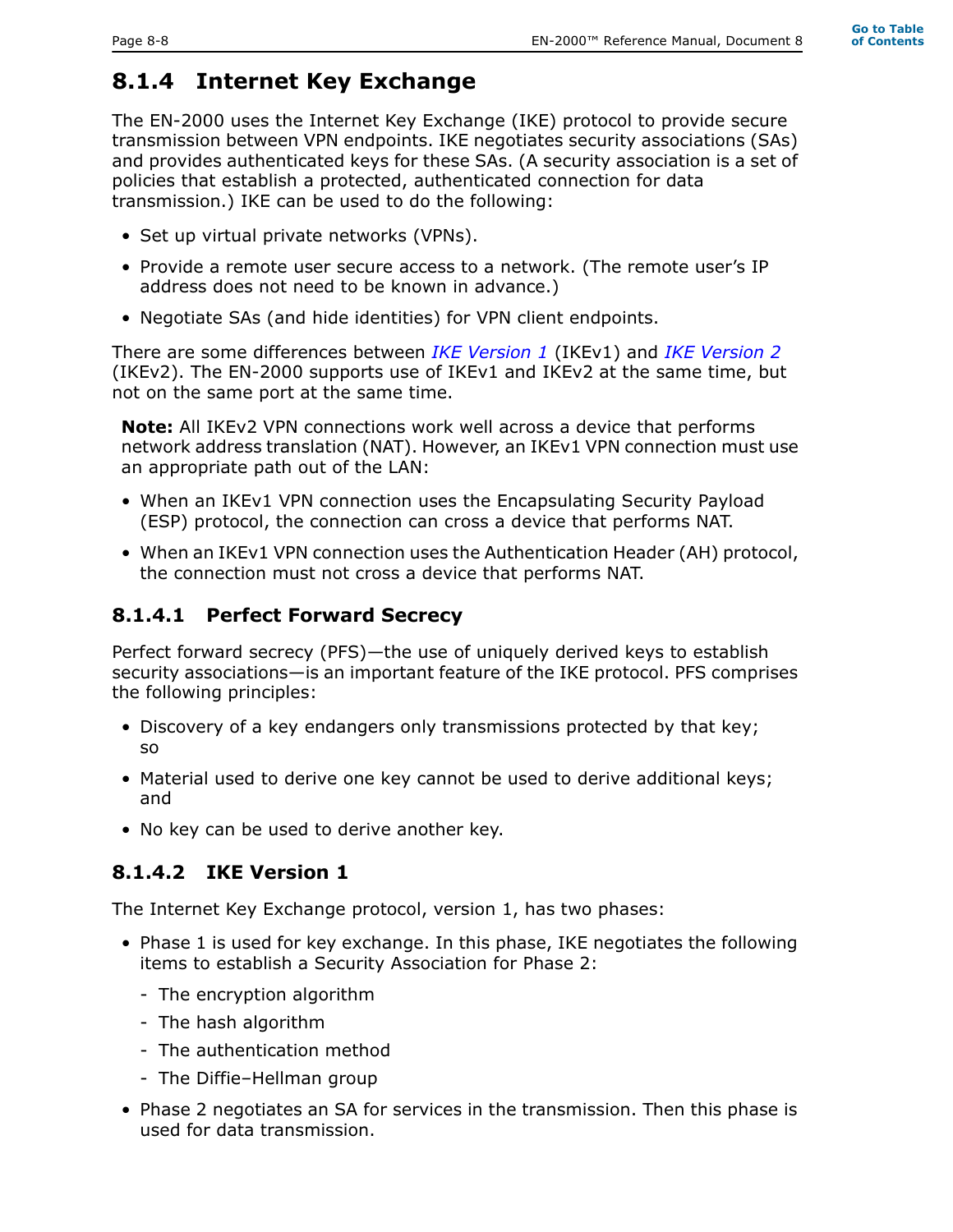#### **8.1.4.2.1 Details of IKE Version 1**

IKEv1 maintains perfect forward secrecy in the way it performs the following:

• IKE uses a Diffie-Hellman (DH) exchange to set up phase 1. (A DH exchange protects the identities of the originator and the recipient.) Phase 1 can use main mode or aggressive mode (but not both).

Phase 1 establishes an SA for phase 2, as follows:

- The originator presents proposals for the SA. (The originator may send an unlimited number of proposals; the recipient can limit the number it will consider.)
- The recipient chooses one proposal and sends its response. The recipient cannot change the proposal. If the originator notices that the proposal has changed in any way, the originator refuses the response.
- When the originator accepts the response, the SA is set up for phase 2.
- In phase 2, IKE establishes an SA for data transmission. as follows:
	- Phase 2 negotiates for services that will be used, such as IPsec.
	- When the phase 2 SA is ready for data transmission, IKE deletes the SA that phase 1 had established.
	- In the SA for data transmission, quick mode is used for transmission. Both sides of the connection can transmit data.

Instead of extensive authentication, which consumes time and CPU resources, the SA now uses cookies for authentication. The cookie order established in phase 1 (originator vs. recipient) is always used; the cookies do not change order when the transmission direction changes.

**Note:** Each IKEv1 phase has a fixed lifetime. The lifetime can be defined in units of time, number of transmissions, or total amount of transmission (in kilobytes). A phase's lifetime cannot be increased after the phase has started.

### **8.1.4.3 IKE Version 2**

The EN-2000 implements the Internet Key Exchange protocol, version 2, in conformance with IETF RFC 5996.

IKEv2 simplifies key exchanges:

- IKEv2 does not use IKEv1's main mode, aggressive mode, or quick mode. IKEv2 uses a single standard mode.
- Negotiation for set-up has reduced from a minimum of nine exchanges in IKEv1 to a minimum of four exchanges in IKEv2.
- IKEv2 uses only four types of messages, regardless of the number of exchanges.

There are some other principal changes for IKEv2:

- VPN policies are simpler in IKEv2 than in IKEv1.
- IKEv2 uses less bandwidth than IKEv1 uses.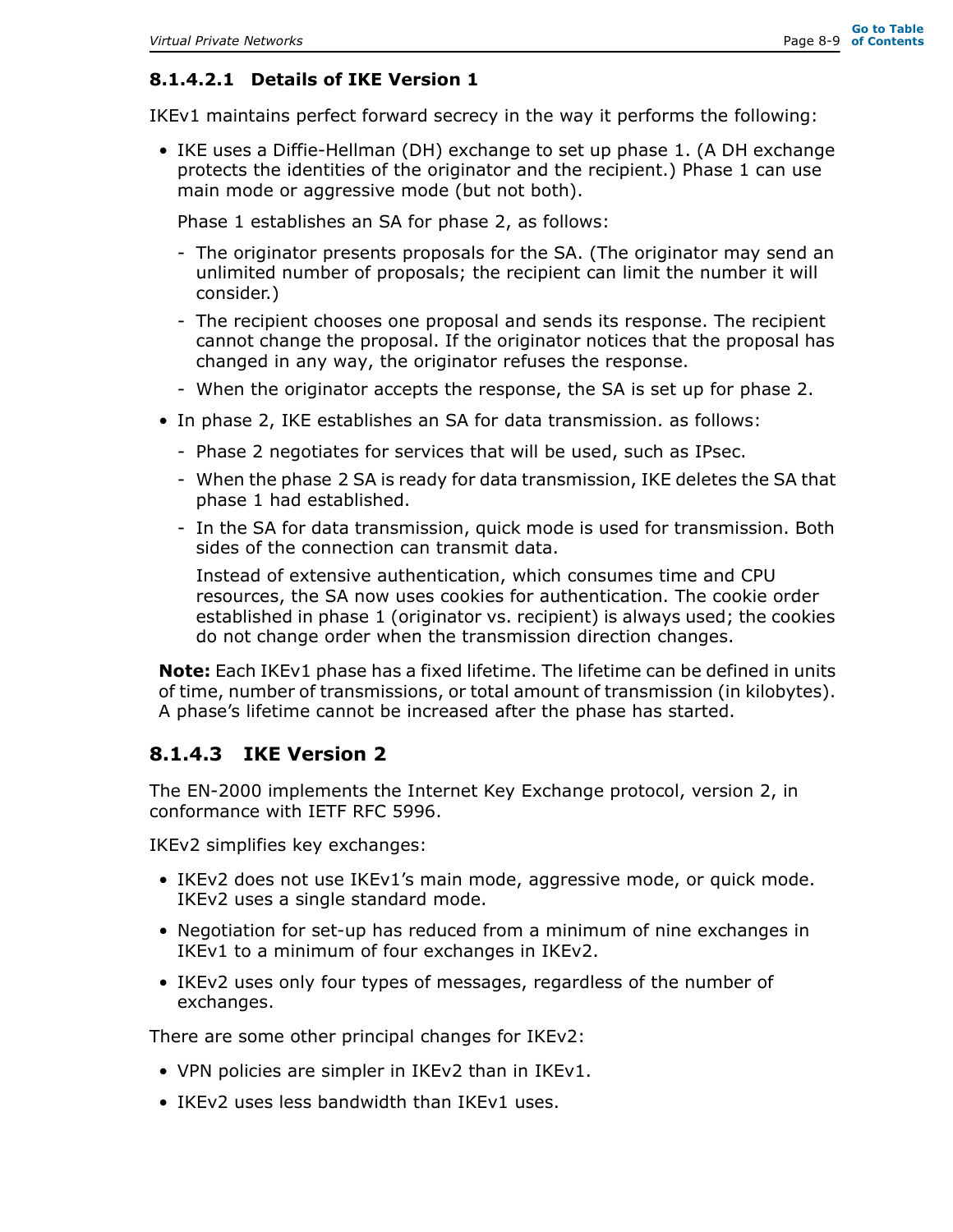- IKEv2 has built-in NAT traversal; IKEv1 must include ESP and exclude AH to traverse NAT.
- In IKEv2, authentication has been separated from IP policy.
- IKEv2 includes asymmetric authentication.
- IKEv2 supports authentication with EAP; IKEv1 does not support EAP.
- IKEv2 can use MOBIKE to support a traveling connection; IKEv1 does not support MOBIKE.
- IKEv2 detects whether a tunnel is live; IKEv1 does not have that capability.
- IKEv2 does not process a request until after it has determined the identity of the requestor (as shown in the packet exchanges between step 1b on page 12 and step 2a on page 13, and as shown in the exchanges between step 2a and step 2b on page 13). That determination of identity reduces spoofing (and thus reduces denial-of-service attacks).

#### **8.1.4.3.1 Extensible Authentication Protocol**

The Extensible Authentication Protocol (EAP) defines message formats used in IKEv2. EAP for IKEv2 is described in IETF RFC 5106.

**Note:** EAP is a format protocol; it is not a transmission protocol. IKEv2 defines the way that it transmits the EAP format.

#### **8.1.4.3.1.1 EAP Authentication**

IKEv2 uses EAP in providing authentication and establishing keys. EAP supports authentication for the following:

- Password: A simple character string, shared by both sides of the connection. Passwords are usually generated by humans, sometimes via algorithms, sometimes not.
- Symmetric key: A complex character string, shared by both sides of the connection. Symmetric keys are usually generated by computer-driven algorithms.
- Asymmetric key pair: A complex set of keys. The public key is available to anyone; the private key is known only to the key owner (generally the recipient in any single exchange). An asymmetric key pair is generated by the key owner, using a hash-encryption technique.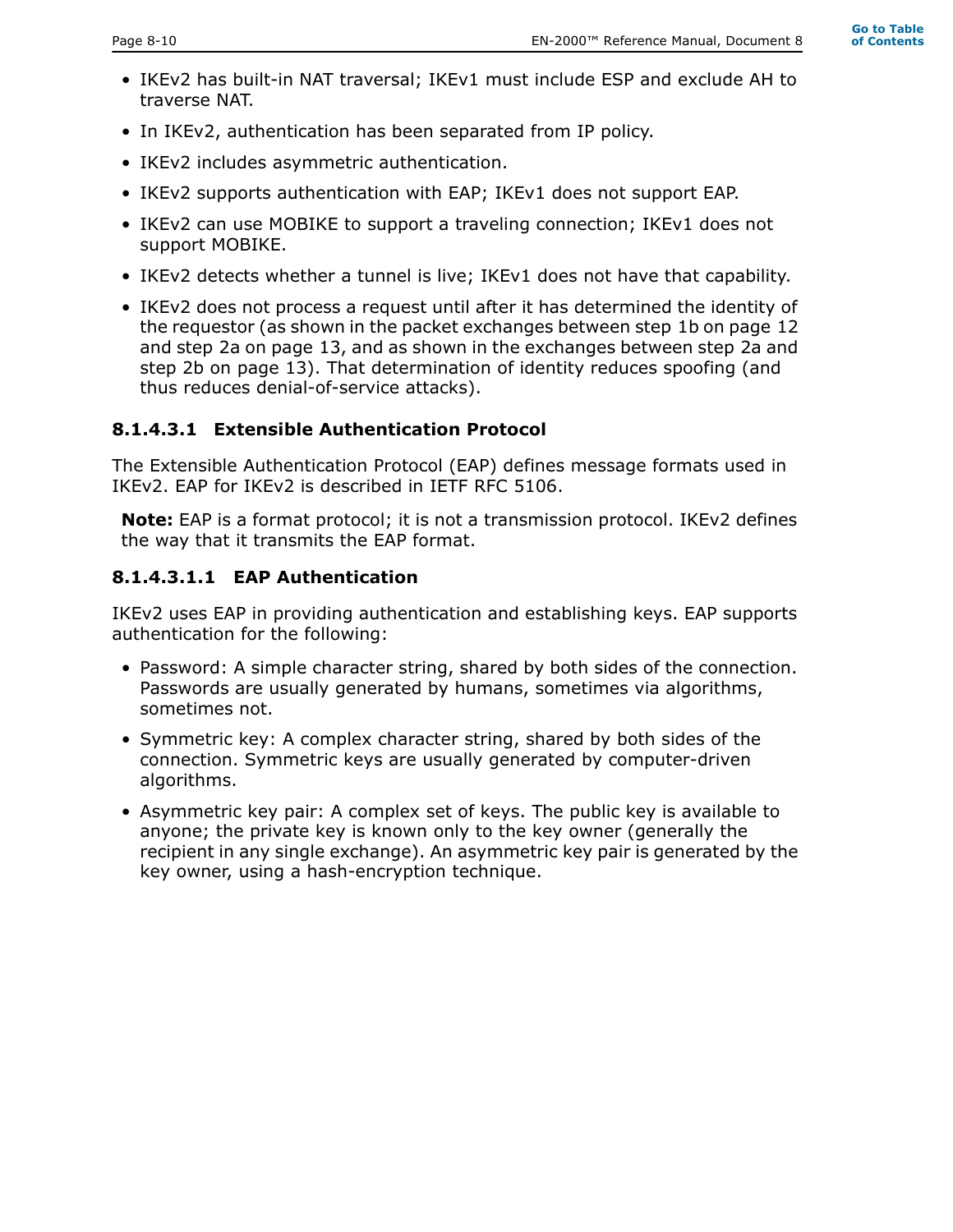#### **8.1.4.3.1.2 EAP Exchanges**

An exchange pair may use a different authentication mechanism in each direction. Table 8-3 lists the expected combinations for IKEv2 EAP key exchanges.

|  |  |  |  |  |  | Table 8-3, Standard EAP Combinations for IKEv2 Authentication |
|--|--|--|--|--|--|---------------------------------------------------------------|
|--|--|--|--|--|--|---------------------------------------------------------------|

| <b>IKEv2 Initiator Sends:</b>   | <b>IKEv2 Responder Sends:</b>                                           |
|---------------------------------|-------------------------------------------------------------------------|
| one part of asymmetric key pair | counterpart in asymmetric key pair, or<br>password, or<br>symmetric key |
| symmetric key                   | symmetric key                                                           |

#### **8.1.4.3.2 MOBIKE**

The EN-2000 includes support for the IKEv2 Mobility and Multihoming Protocol (MOBIKE, described in IETF RFC 4555). MOBIKE permits IP addresses to change dynamically—for example, as a mobile client moves during an IKEv2 VPN connection.

When one side of the VPN connection moves, the endpoints use INFORMATIONAL exchange pairs to indicate a change in that side's IP address, without interrupting the connection. MOBIKE supports this by updating the information for the tunnel headers, and leaves the information inside the tunnel unchanged.

The parties in the connection usually do not experience any interruption in service—and, if there is an interruption, the connection is re-established quickly; the call is not dropped.

**Caution:** MOBIKE does not currently support simultaneous movement of both parties in the connection. It is advised that only one party in the VPN connection be mobile, and that the other party remain in a fixed location (such as an office). !<br>!

The EN-2000 does not travel, so MOBIKE is used only for the remote device in the connection.

#### **8.1.4.3.3 Sample IKEv2 Exchanges**

This section provides examples of basic exchanges in IKEv2.

**Note:** Each request requires a response; so exchanges are always in pairs.

See the following:

- *Overview of IKEv2 Exchanges*
- *Details of IKEv2 Exchanges*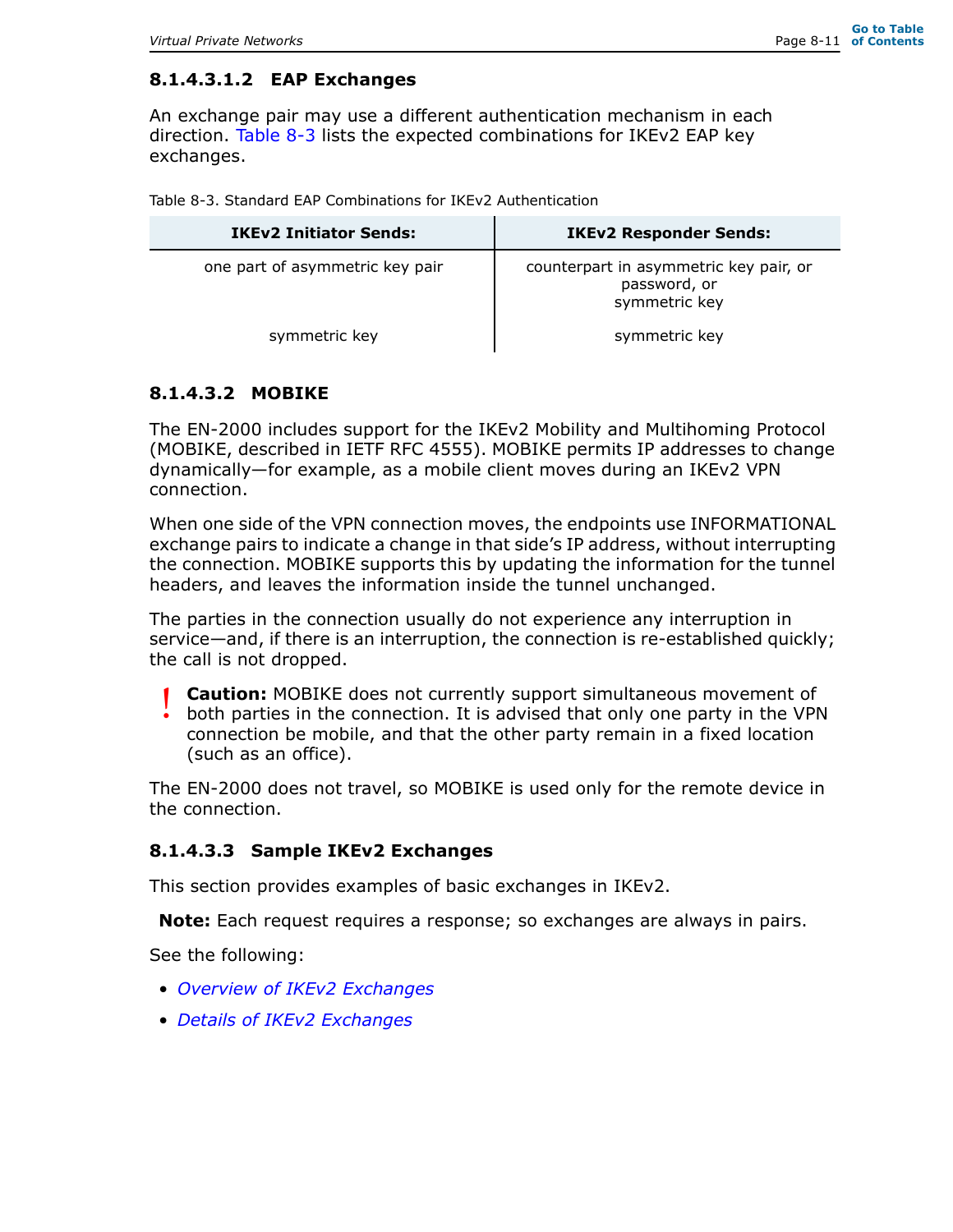#### **Go to Table of Contents**

#### **8.1.4.3.3.1 Overview of IKEv2 Exchanges**

#### **Phase 1 does the following:**

- **1** The first exchange pair (IKE\_SA\_INIT) sets up the Security Association (IKE\_SA).
- **2** The second exchange pair (IKE\_AUTH) sets up the following:
	- The authentication method
	- The Security Association for the next phase (CHILD SA, for data exchange)

#### **Phase 2 (CHILD\_SA) does the following:**

- **3** The VPN endpoints generate security keys.
- **4** The VPN endpoints exchange one or more INFORMATIONAL pairs.

**Note:** Phase 2 can establish a new CHILD\_SA whenever a new Security Association is needed.

**5** When the communication has ended, the VPN endpoints close the VPN tunnel.

#### **8.1.4.3.3.2 Details of IKEv2 Exchanges**

#### **Details of IKEv2 Phase 1:**

- **1** The first exchange pair (IKE\_SA\_INIT) negotiates security parameters for the IKE\_SA, sets Diffie–Hellman values, and sends generated nonces, as shown in substep a and substep b.
	- **a** The Initiator sends the following information:

| Header <sup>1</sup> | Initiator's<br>1st Security<br>Association- | Initiator's Key<br>Exchange <sup>3</sup> | Initiator's Nonce <sup>4,5</sup> |
|---------------------|---------------------------------------------|------------------------------------------|----------------------------------|
|---------------------|---------------------------------------------|------------------------------------------|----------------------------------|

1. Including Security Parameter Indexes, version numbers, and flags

2. Including supported cryptographic algorithms offered for the security association

3. Including the Initiator's Diffie–Hellman value

4. A nonce provides additional security. It is randomly generated for a single transmission. If a nonce is repeated in a subsequent transmission, that transmission is rejected. Nonces might also be used to derive some keys.

5. We advise the use of separate random generators for keys and nonces, to avoid the possibility that a nonce might compromise a key.

#### **b** The Responder replies with the following information and request:

| Header <sup>1</sup><br>Responder's Key<br>Responder's<br>Exchange <sup>3</sup><br>1st Security<br>Association <sup>2</sup> | <b>[OPTIONAL]</b><br>Responder's<br>Nonce <sup>4,5</sup><br>Request for<br>Certificates |
|----------------------------------------------------------------------------------------------------------------------------|-----------------------------------------------------------------------------------------|
|----------------------------------------------------------------------------------------------------------------------------|-----------------------------------------------------------------------------------------|

1. Including Security Parameter Indexes, version numbers, and flags

2. Including the cryptographic algorithm to use (chosen from those offered by the Initiator)

3. Completing the Diffie–Hellman exchange

4. A nonce provides additional security. It is randomly generated for a single transmission. If a nonce is repeated in a subsequent transmission, that transmission is rejected. Nonces might also be used to derive some keys.

5. We advise the use of separate random generators for keys and nonces, to avoid the possibility that a nonce might compromise a key.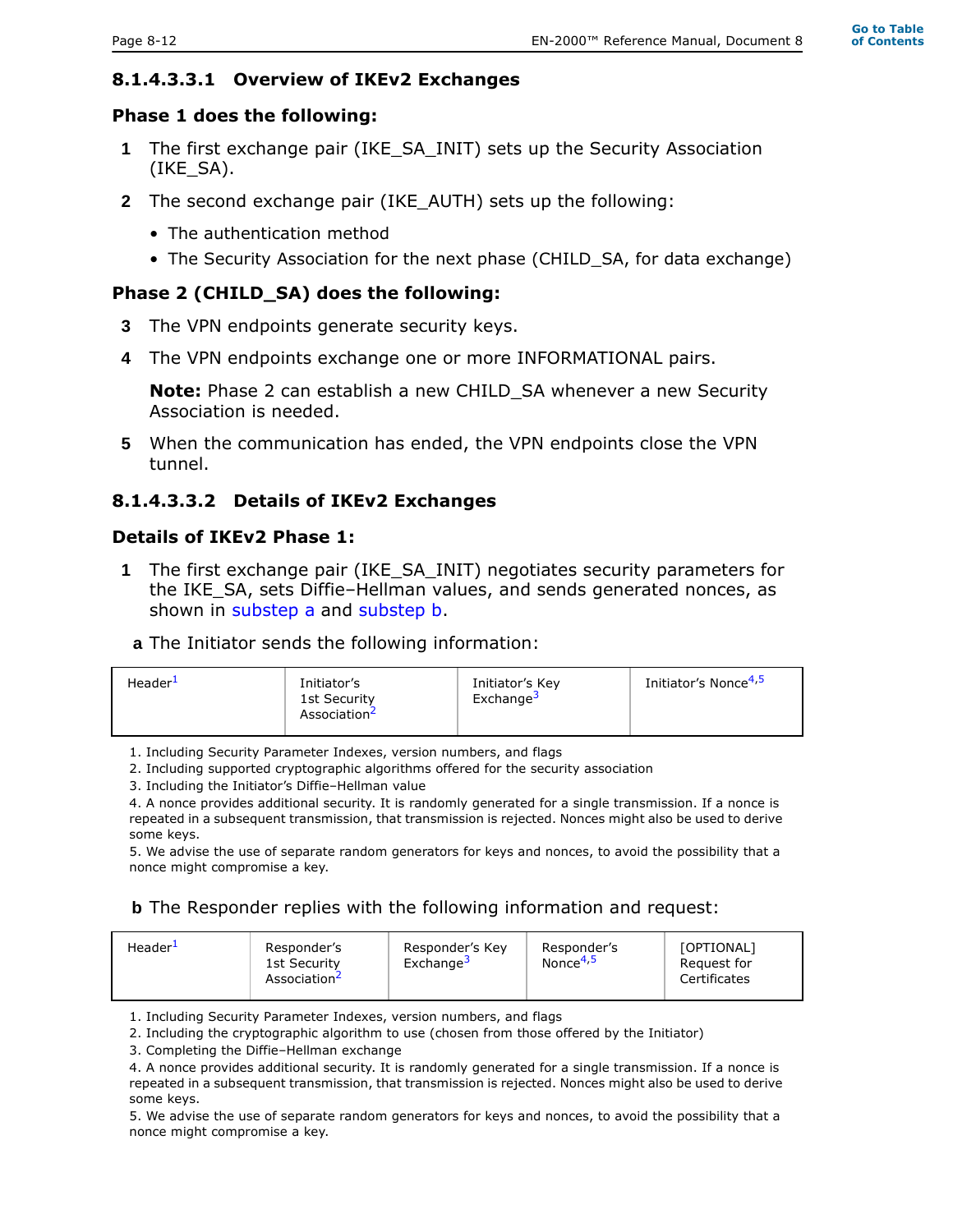- **2** The second exchange pair (IKE\_AUTH) transmits identities, demonstrates knowledge of secrets corresponding to identities, and establishes the security association (SA, using AH or ESP) for the first CHILD\_SA, as shown in substep a and substep b.
	- **a** The Initiator replies to the Responder's first exchange, and sends the following information and request:

| Header <sup>1</sup> | [OPTIONAL] <sup>2</sup>   | [OPTIONAL]   |
|---------------------|---------------------------|--------------|
| Initiator's         | One or more               | Request for  |
| Identity            | Certificates <sup>3</sup> | Certificates |

| [OPTIONAL]            | Authentication | Initiator's              | Initiator's | Responder's |
|-----------------------|----------------|--------------------------|-------------|-------------|
| Responder's           |                | 2nd Security             | Traffic     | Traffic     |
| Identity <sup>4</sup> |                | Association <sup>5</sup> | Selection   | Selection   |

1. Including Security Parameter Indexes, version numbers, and flags

2. If the Responder requested certificates, they must be provided.

3. The first certificate must include the public key used to verify the Authentication in this packet.

4. If the Responder supports more than one identity, this item selects one of those identities for this connection.

5. Beginning negotiation for the CHILD\_SA

#### **b** The Responder replies with the following information:

| Header <sup>1</sup> | Responder's<br>Identity | $[OPTIONAL]^2$<br>One or more<br>Certificates <sup>3</sup> | Authentication                   |                                         |
|---------------------|-------------------------|------------------------------------------------------------|----------------------------------|-----------------------------------------|
|                     |                         |                                                            |                                  |                                         |
|                     |                         | Responder's<br>2nd Security<br>Association <sup>4</sup>    | Initiator's Traffic<br>Selection | Responder's<br><b>Traffic Selection</b> |

1. Including Security Parameter Indexes, version numbers, and flags

2. If the Initiator requested certificates, they must be provided.

3. The first certificate must include the public key used to verify the Authentication in this packet.

4. Concluding negotiation for the CHILD\_SA

❖ The CHILD\_SA is established. Data can now be exchanged.

**Note:** If establishment of the CHILD\_SA fails, the exchange establishes a generic IKE\_SA.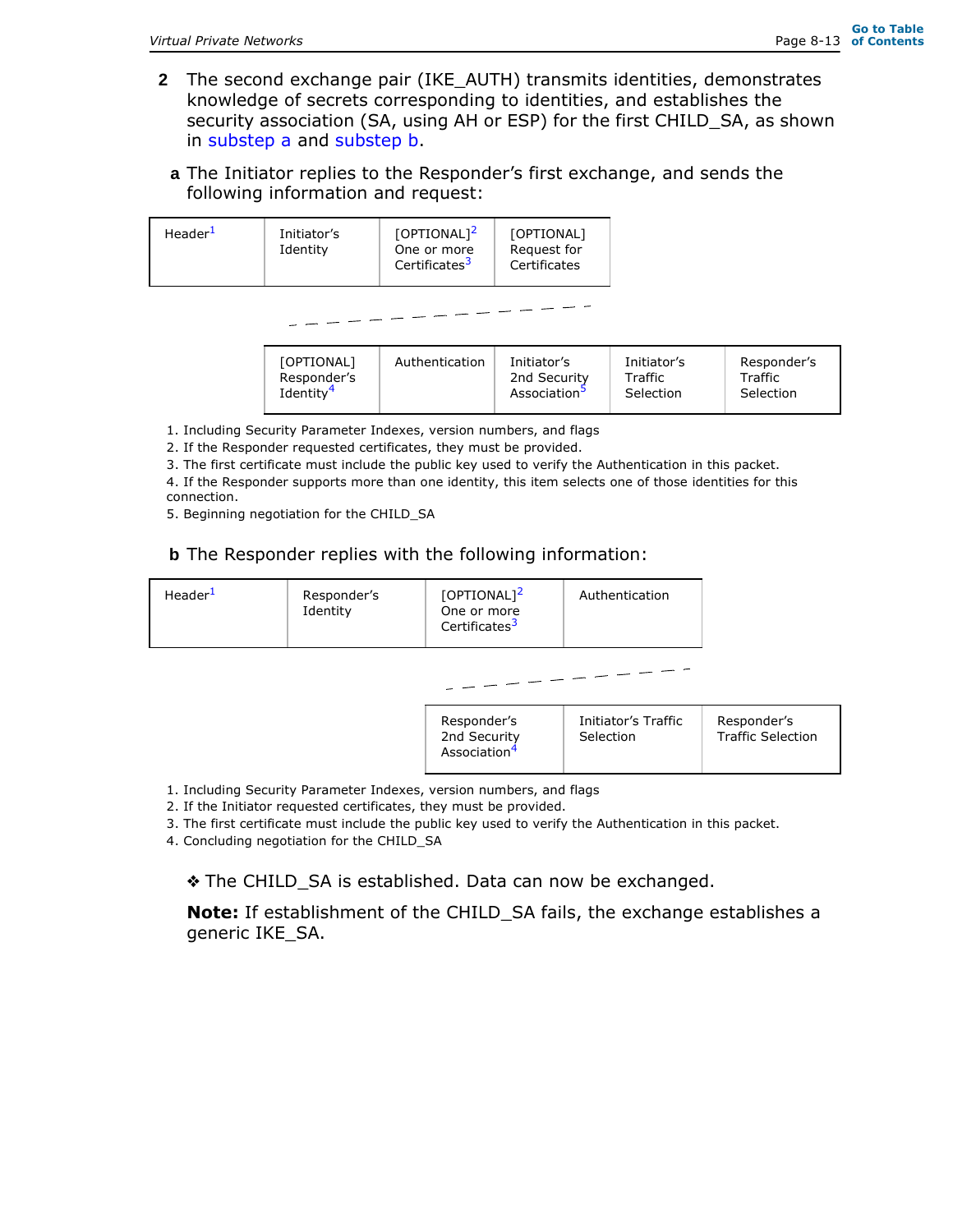# **Details of IKEv2 Phase 2:**

**3** After the CHILD\_SA has been established, each side generates a security key seed (SKEYSEED).

**Note:** The SKEYSEED is used to derive encryption and authentication keys to protect the established (current) security association. In addition, the SKEYSEED might be used to develop keys for subsequent CHILD\_SAs in this connection.

**4** One or more INFORMATIONAL pairs are exchanged.

**Note:** Subsequent exchange pairs in this IKEv2 connection can be:

• INFORMATIONAL: to exchange data, to report a change of IP address (as in *MOBIKE*), to report errors, to delete the Security Association, or to perform other administrative tasks.

Either side can initiate an INFORMATIONAL exchange.

• CREATE CHILD SA: to create a new CHILD SA.

Either side can initiate an exchange to CREATE\_CHILD\_SA.

**5** When all INFORMATIONAL transactions have been completed, either side initiates an INFORMATIONAL pair to end the VPN connection.

❖ The VPN tunnel closes.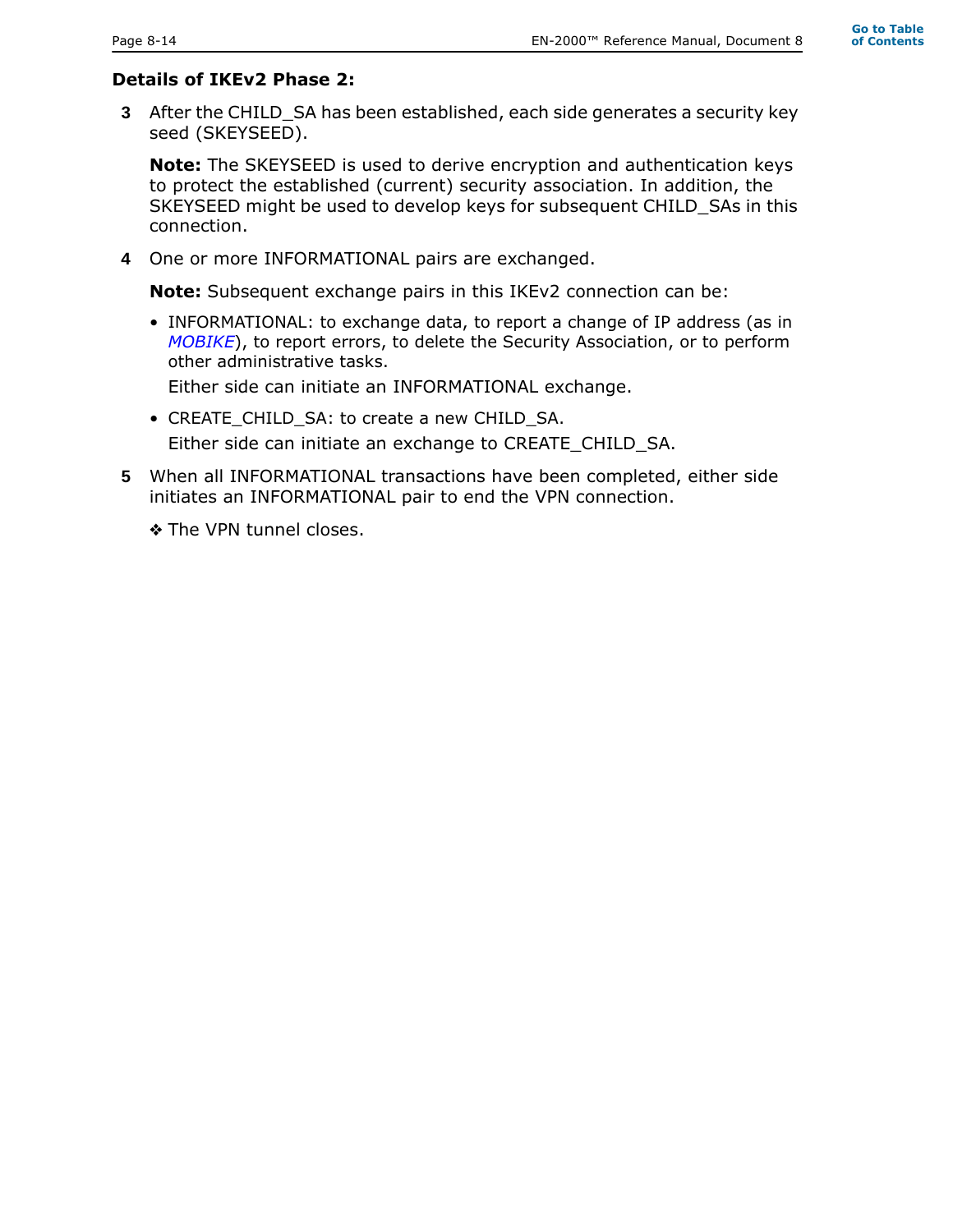# **8.2 Developing a Virtual Private Network**

Table 8-4 lists the information needed to set up a VPN tunnel.

| <b>Item</b>                                                                                                             | <b>Central Site</b>                                                                                                                                                                                      | <b>Remote Site</b>                                                                                                                                                                                         |
|-------------------------------------------------------------------------------------------------------------------------|----------------------------------------------------------------------------------------------------------------------------------------------------------------------------------------------------------|------------------------------------------------------------------------------------------------------------------------------------------------------------------------------------------------------------|
| <b>WAN TP</b><br>Address                                                                                                | Usually a public IP address sup-<br>plied by your internet service<br>provider, e.g., 68.x.x.34                                                                                                          | Supplied by the service provider,<br>e.g., 65.x.x.72. (If the WAN IP<br>address is issued by the remote<br>server, select Dynamic.)                                                                        |
| <b>WAN Subnet</b><br>Mask                                                                                               | Subnet mask for the address<br>above, e.g., 255.255.255.252                                                                                                                                              | Subnet mask for the address<br>above, e.g., 255.255.255.240<br>(not applicable if WAN IP address<br>is dynamic)                                                                                            |
| <b>WAN Default</b><br>Router (a.k.a.<br>Default<br>Gateway)                                                             | The next hop router for the WAN<br>IP address, e.g., 68.x.x.33                                                                                                                                           | IP address of the remote<br>modem, e.g., 65.x.x.65 (not<br>applicable if WAN IP address is<br>dynamic)                                                                                                     |
| <b>VPN Gateway</b><br>IP Address or<br><b>DNS Name</b><br>(required only<br>for end that<br><i>initiates</i><br>tunnel) | Required only if the central site is<br>the initiator. This will be the WAN<br>IP address of the remote site unit<br>or the DNS name of the remote<br>site unit-e.g., 65.x.x.72 or<br>en2000@remote.com. | Required only if the remote site<br>is the initiator. This will be the<br>WAN IP address of the central<br>site unit or the DNS name of the<br>central site unit-e.g., 68.x.x.34<br>or en2000@central.com. |
| <b>I AN TP</b><br><b>Address</b>                                                                                        | Fixed address on the LAN seg-<br>ment to be assigned to the<br>router LAN port, e.g.,<br>10.10.10.1                                                                                                      | Fixed address on the LAN seg-<br>ment to be assigned to the<br>router LAN port, e.g.,<br>192.168.1.1                                                                                                       |
| <b>LAN Subnet</b><br>Mask                                                                                               | Subnet mask for the address<br>above, e.g., 255.255.255.0                                                                                                                                                | Subnet mask for the address<br>above, e.g., 255.255.255.0                                                                                                                                                  |
| DHCP IP<br>Address Pool<br>(Range, from<br>low to high)                                                                 | If the router is to issue IP<br>addresses via DHCP on the LAN<br>side, enter the address range<br>here, e.g., 10.10.10.2 to<br>10.10.10.24.                                                              | If the router is to issue IP<br>addresses via DHCP on the LAN<br>side, enter the address range<br>here, e.g., 192.168.1.2 to<br>192.168.1.10.                                                              |

Table 8-4. Information Required to Configure the EN-2000 for VPNs

| <b>Additional</b><br><b>Security</b><br><b>Information</b><br>Required | When Running<br><b>IPsec Encryption</b>                                               | , , , If the EN-2000 is to<br><b>Provide DNS Information</b> |
|------------------------------------------------------------------------|---------------------------------------------------------------------------------------|--------------------------------------------------------------|
| User ID                                                                | Must be the same at both ends,<br>e.g., user1@site2 or test123                        | Primary DNS address                                          |
| Preshared Key                                                          | Maximum of 18 characters. Must<br>be the same at both ends, e.g.,<br>e2we36TJK@s8h12Q | Secondary DNS address                                        |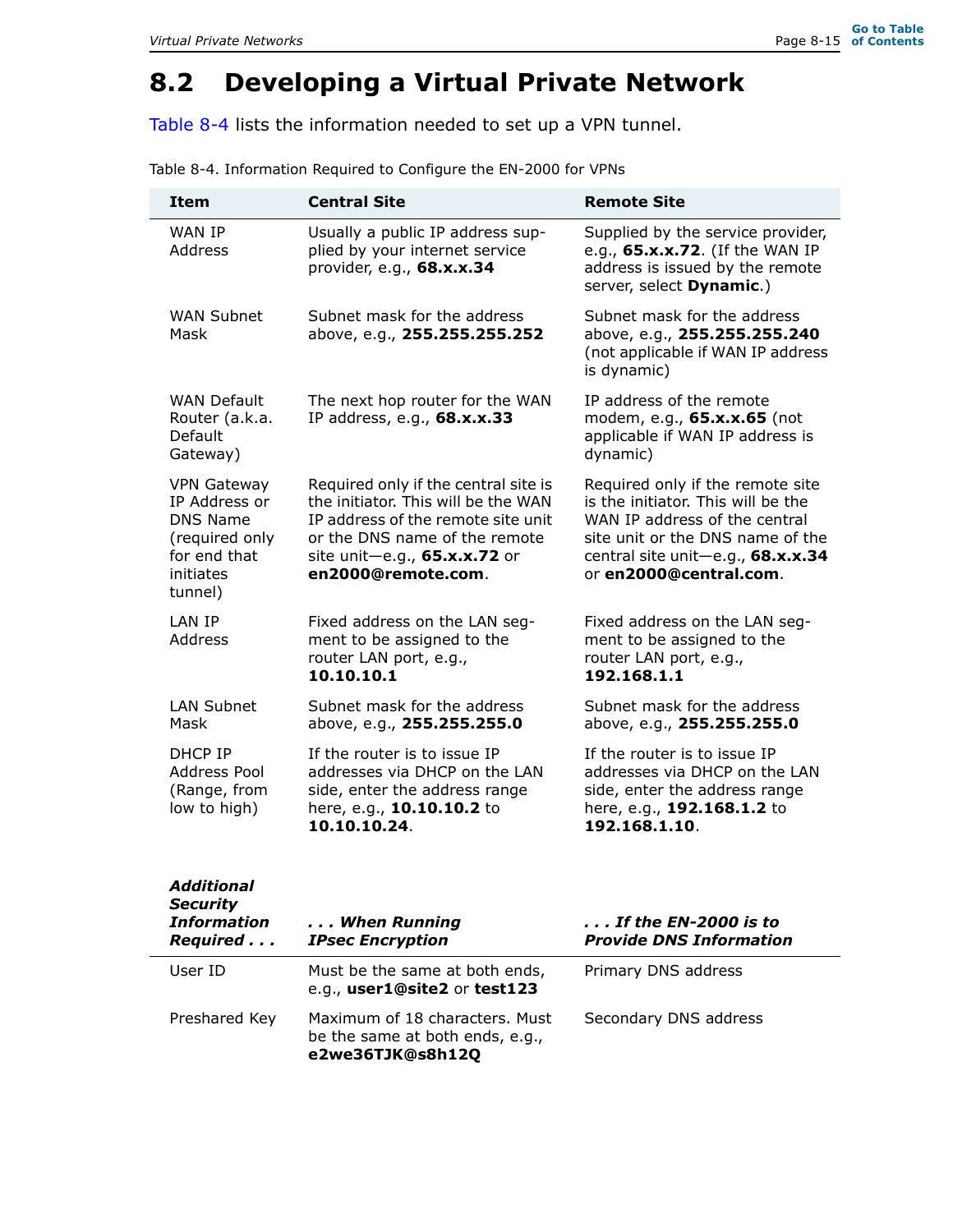**Go to Table of Contents**

See the following:

- To set up IP routes and policies, see *Firewall Configuration* in *Configuring General Settings for the EN-4000*.
- Then, to view the IP Policy Table, see *Firewall Statistics* in *Monitoring the EN-4000*.

# **8.2.1 VPN Configuration Plan**

The following tables provide an example of planning a configuration for your virtual private network users.

### **8.2.1.1 The IP Policy Table**

IP Policy Tables are used to establish processes and types of connections. Table 8-5 shows a sample IP Policy Table.

Each policy includes the VPN profile that the connection must use; the user must also be authorized to use the specified profile. Your organization's IP Policy Table may include additional fields.

The EN-2000's IP Policy Table is set up in *Firewall Configuration* in the document *Configuring General Settings for the EN-4000*.

**Note:** In Table 8-5, the column for **Record 2** provides an example of tunnel termination: If a record's **Direction** is "incoming," then the record's **Source IP Addresses** (in the range from **Low** to **High**) indicate one or more remote devices. If the **Action** is "tunnel termination," a device with an IP address in the source range can initiate a tunnel that the local device will accept.)

The IP Policy Table must include a field naming the profile used in the policy. In Table 8-5, this is the field **VPN Profile Used**. The value in this field crossreferences the profile's configuration (in a VPN Profile Table).

| <b>Field</b>                           | <b>Value for</b><br><b>Record 1</b> | <b>Value for</b><br><b>Record 2</b> | Records 3,<br>$4, 5, \ldots$ |
|----------------------------------------|-------------------------------------|-------------------------------------|------------------------------|
| <b>Low IP Address for Source</b>       | 1.1.1.1                             | 4.4.4.1                             | $\cdots$                     |
| <b>High IP Address for Source</b>      | 1.1.1.255                           | 4.4.4.255                           | .                            |
| <b>Low IP Address for Destination</b>  | 4.4.4.1                             | 1.1.1.1                             | .                            |
| <b>High IP Address for Destination</b> | 4.4.4.255                           | 1.1.1.255                           | .                            |
| <b>Global Path</b>                     | LAN                                 | LAN                                 | $\cdots$                     |
| <b>Direction</b>                       | Outgoing                            | Incoming                            | .                            |
| <b>Action</b>                          | Tunnel Initia-<br>tion              | Tunnel Termina-<br>tion             |                              |
| <b>Description</b>                     | Tunnel A                            | Terminate P27                       |                              |
| <b>VPN Profile Used</b>                | Profile 1                           | Profile 7                           | .                            |

Table 8-5. Sample IP Policy Table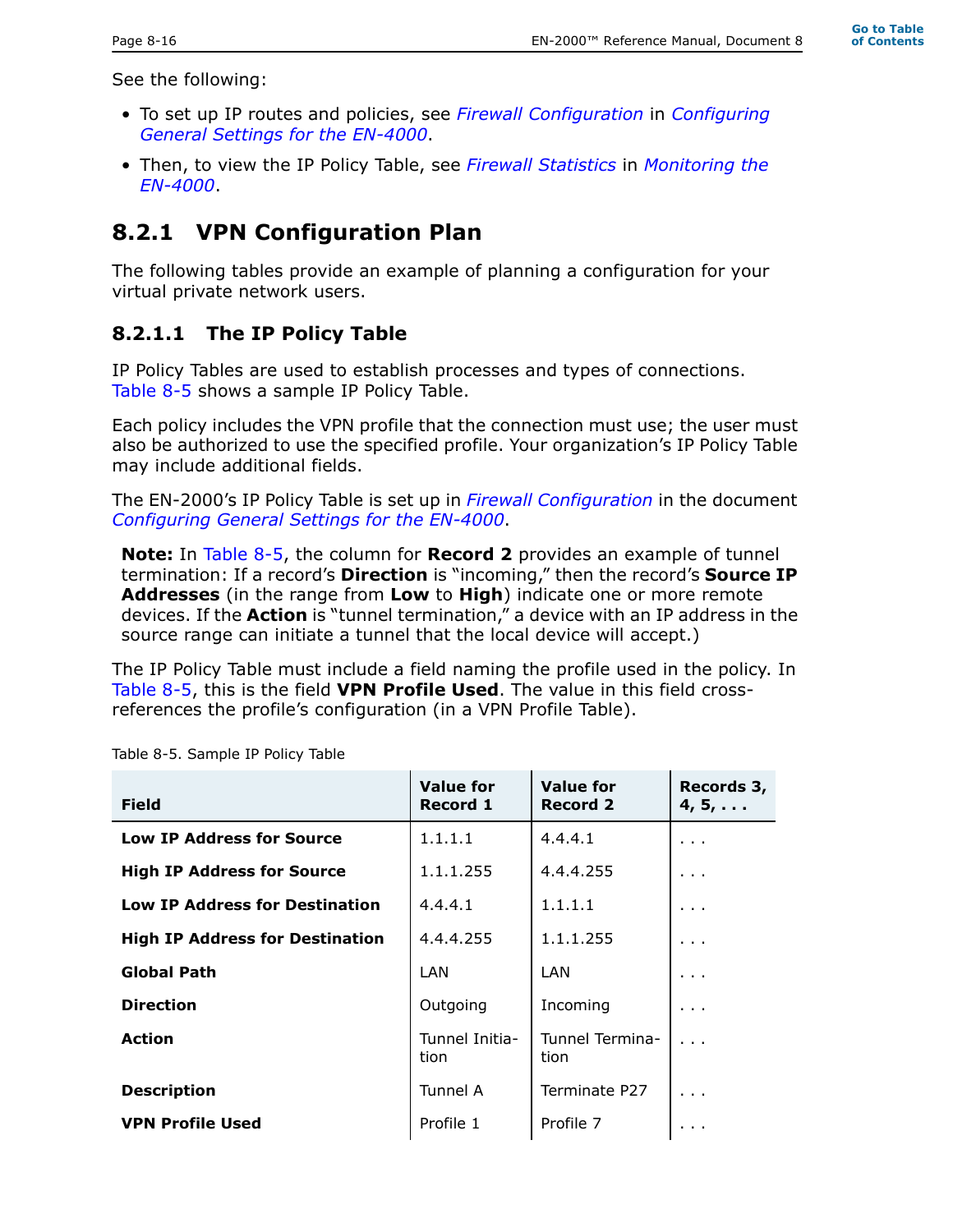### **8.2.1.2 The VPN Profile Table**

Table 8-6 shows a sample VPN profile table, with the field **VPN Profile Name** cross-referenced against profiles listed in the IP Policy Table. (Your VPN Profile Table may show additional fields.)

| <b>Field<sup>a</sup></b>      | <b>Value for Record 1</b>           | <b>Value for Record 2</b>      | Records 3,<br>$4, 5, \ldots$ |
|-------------------------------|-------------------------------------|--------------------------------|------------------------------|
| <b>VPN Profile Name</b>       | Profile 1                           | John's VPN Connection          | $\sim$ $\sim$                |
| Local ID (User ID)            | 1.2.1.12                            | Set 1@encore-net-<br>works.com | $\sim$ $\sim$                |
| Remote VPN Gateway<br>Address | 3.43.3.12                           | 3.43.3.12                      |                              |
| Keying                        | Manual <sup>b</sup>                 | Auto-Key                       |                              |
| Security Protocol             | <b>ESP</b>                          |                                |                              |
| Local SPI                     | 1 ffff                              |                                |                              |
| <b>Remote SPI</b>             | 1000                                |                                |                              |
| <b>Authentication Mode</b>    |                                     | Main mode,<br>Aggressive mode  |                              |
| Authentication<br>Protocol    | HMAC-SHA1                           |                                |                              |
| Authentication Key            | 48454C4C4F0000000<br>00000000000000 |                                |                              |
| Preshared key                 |                                     | ******                         |                              |
| Encryption                    | 3DES                                |                                |                              |
| Encryption Key                | 48454C4C4F000000                    |                                |                              |
| Phase 1, Proposal $1c$        |                                     | PRE-G2-DES-MD5                 |                              |
| Phase 1, Proposal $2c$        |                                     | VSA-G2-3DES-SHA                |                              |
| Phase 2, Proposal $1c$        |                                     | STD-G2-3DES-MD5                |                              |
| Phase 2, Proposal $2^c$       |                                     | PFS-G2-3DES-SHA                |                              |
| Replay Protection             |                                     | enabled                        | $\sim$ $\sim$                |
| User ID Verification          |                                     | enabled                        |                              |
| Password Verification         |                                     | disabled                       |                              |
| Timeout                       |                                     | 30 minutes                     |                              |

Table 8-6. Sample VPN Profile Table

a. A VPN Profile Table includes all records. When the user specifies the type of keying the profile will use, the EN-2000 presents for configuration only the fields that apply to the specified keying. (Table 8-7 presents parameters for autokeying.)

b. The EN-2000 does not use manual keying in normal operation. The EN-2000 normally performs only automatic keying. If you wish to use manual keying, contact your Encore Networks representative. c. Used only in IKEv1.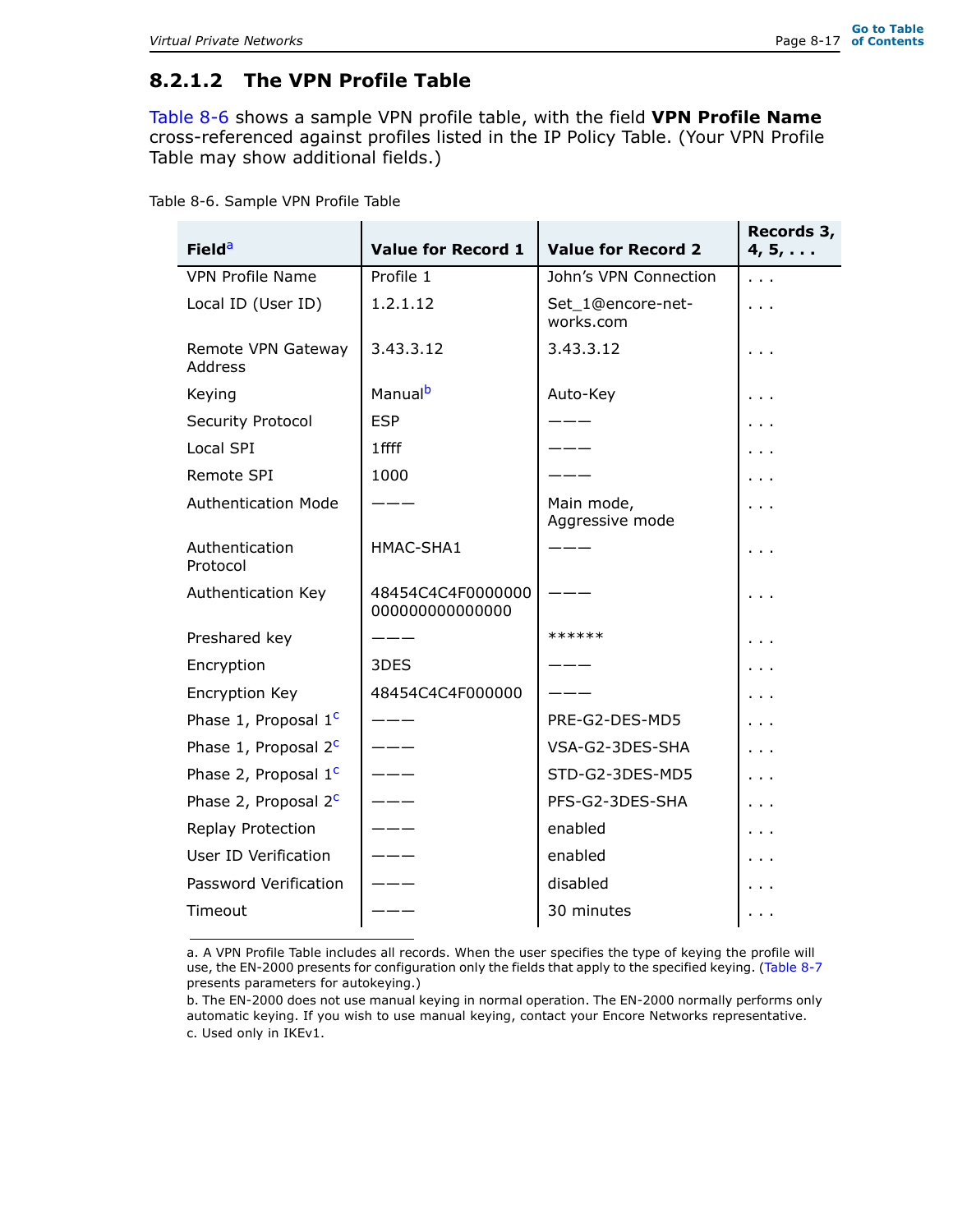# **8.2.2 Automatic Keying**

In automatic keying (autokeying), keys are dynamic, always changing. Special keys are exchanged at the beginning of the connection, and the VPN gateways negotiate other keys for the connection. If desired, keys can time out and new keys can be negotiated for subsequent parts of the connection.

The EN-2000 uses the Internet Key Exchange (IKE) protocol for automatic generation of keys in VPN connections. When an EN-2000 uses the automatic keying feature, an IKE tunnel is set up for key exchange. That IKE tunnel sets up keys for a subsequent data tunnel (if a subsequent tunnel is needed). The data tunnel is used for data exchange. See Section 8.1.4, *Internet Key Exchange*.

Table 8-7 shows sample parameters to set up automatic keying for a VPN connection.

| <b>Sample Fields</b>                      | <b>Sample Values</b>                                        |  |  |  |
|-------------------------------------------|-------------------------------------------------------------|--|--|--|
| <b>Authentication Mode</b>                | Main mode (also known as ID Protection),<br>Aggressive mode |  |  |  |
| Local ID (User ID) <sup>a</sup>           | 1.1.1.1                                                     |  |  |  |
| Remote Gateway IP<br>Address <sup>b</sup> | 3.3.3.1                                                     |  |  |  |
| Preshared Key <sup>c</sup>                | ******                                                      |  |  |  |
| Phase 1, Proposal 1 <sup>d, e</sup>       | PRF-G2-DFS-MD5                                              |  |  |  |
| Phase 1, Proposal 2 <sup>d, e</sup>       | VSA-G2-3DFS-SHA                                             |  |  |  |
| Phase 2, Proposal 1 d, e                  | STD-G2-3DES-MD5                                             |  |  |  |
| Phase 2, Proposal 2 d, e                  | PFS-G2-3DFS-SHA                                             |  |  |  |
| Replay Protection                         | Enable/Disable                                              |  |  |  |

Table 8-7. Sample VPN Profile, Automatic Keying

a. There are three formats for the local ID:

• E-mail format: ascii-format@ascii-format

• IP address format: x.x.x.x

• Perfect domain name format: hostdomain.net

b. There are two kinds of remote IP addresses: static and dynamic.

c. The preshared key is used to establish the IKE tunnel. This preshared key must be protected as a super-password. The preshared key uses Diffie–Hellman Exchange 2 (DH2).

e. The initiator may provide up to four proposals per phase. The recipient must choose at least one proposal for each phase.

d. Used only in IKEv1.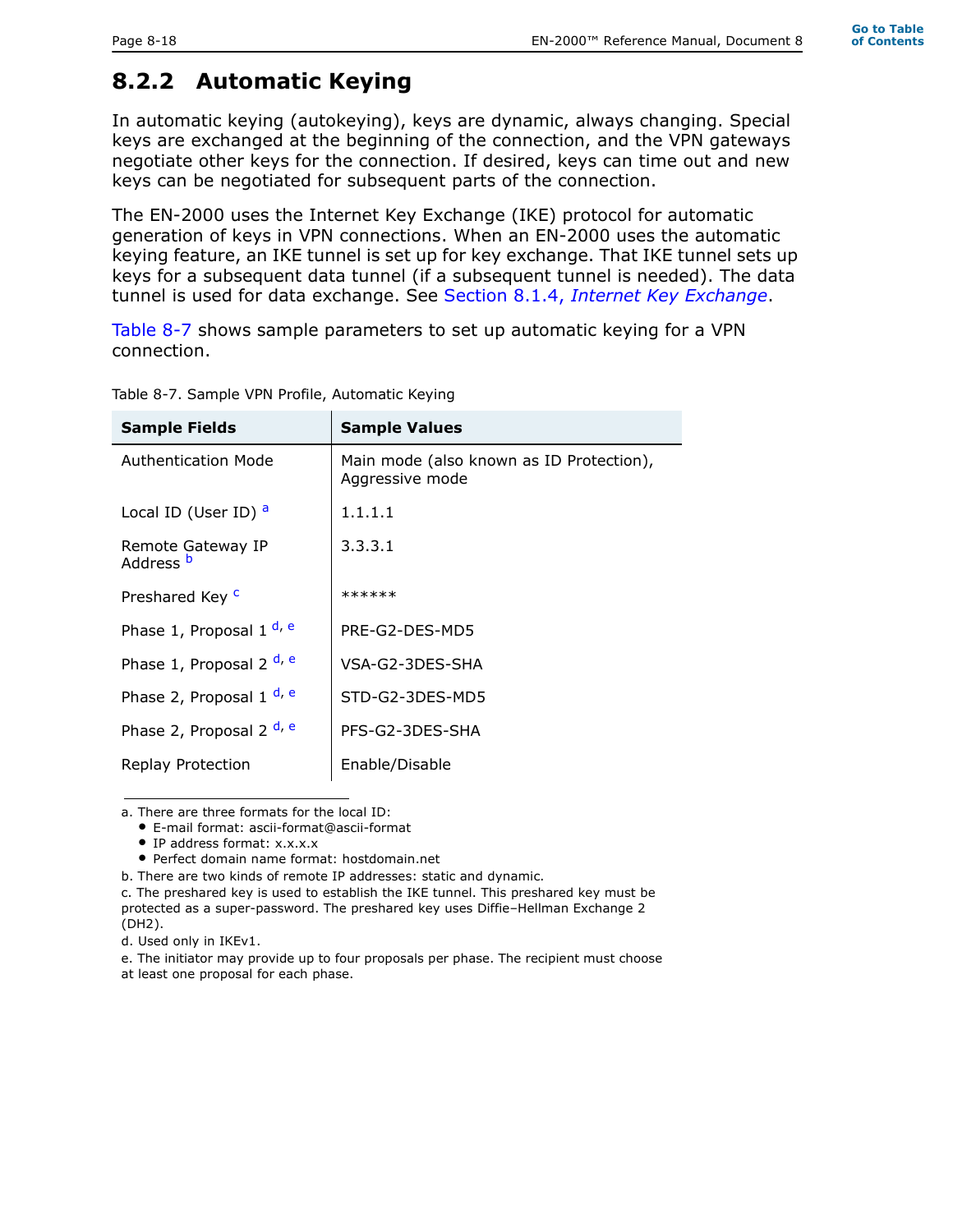Table 8-8 and Table 8-9 illustrate sample proposal combinations for IKEv1 phase 1 and phase 2, respectively.

| Table 8-8. Sample IKEv1 Phase 1 Proposal |  |  |  |
|------------------------------------------|--|--|--|
|                                          |  |  |  |

| <b>Sample Fields</b>      | Sample Values <sup>a</sup>    |
|---------------------------|-------------------------------|
| Authentication mode       | preshared                     |
| Diffie-Hellman (DH) group | group 2                       |
| Encryption                | DES, 3DES                     |
| Authentication            | HMAC-MD5, HMAC-SHA1           |
| Lifetime <sup>b</sup>     | $1-100$ units                 |
| Lifetime units b          | seconds, minutes, hours, days |

a. This sample proposal is tunnel-specific, not session-specific.

b. When the lifetime is reached for the indicated unit, a new key is exchanged.

| <b>Sample Fields</b>             | <b>Sample Values</b>                                                                                                     |  |  |
|----------------------------------|--------------------------------------------------------------------------------------------------------------------------|--|--|
| Perfect forward secrecy<br>(PFS) | none<br>DH2 (Diffie-Hellman 2)                                                                                           |  |  |
| Security protocol                | <b>ESP</b><br>AH                                                                                                         |  |  |
| Encryption                       | 3DES<br><b>DES</b>                                                                                                       |  |  |
| Authentication                   | HMAC-MD5<br>HMAC-SHA1                                                                                                    |  |  |
| I ifetime <sup>a</sup>           | $1-100$ units                                                                                                            |  |  |
| Lifetime unit <sup>a</sup>       | number of seconds<br>number of minutes<br>number of hours<br>number of days<br>kilobytes of data sent through the tunnel |  |  |

Table 8-9. Sample IKEv1 Phase 2 Proposal

a. When the lifetime is reached for the unit indicated, a new key is exchanged.